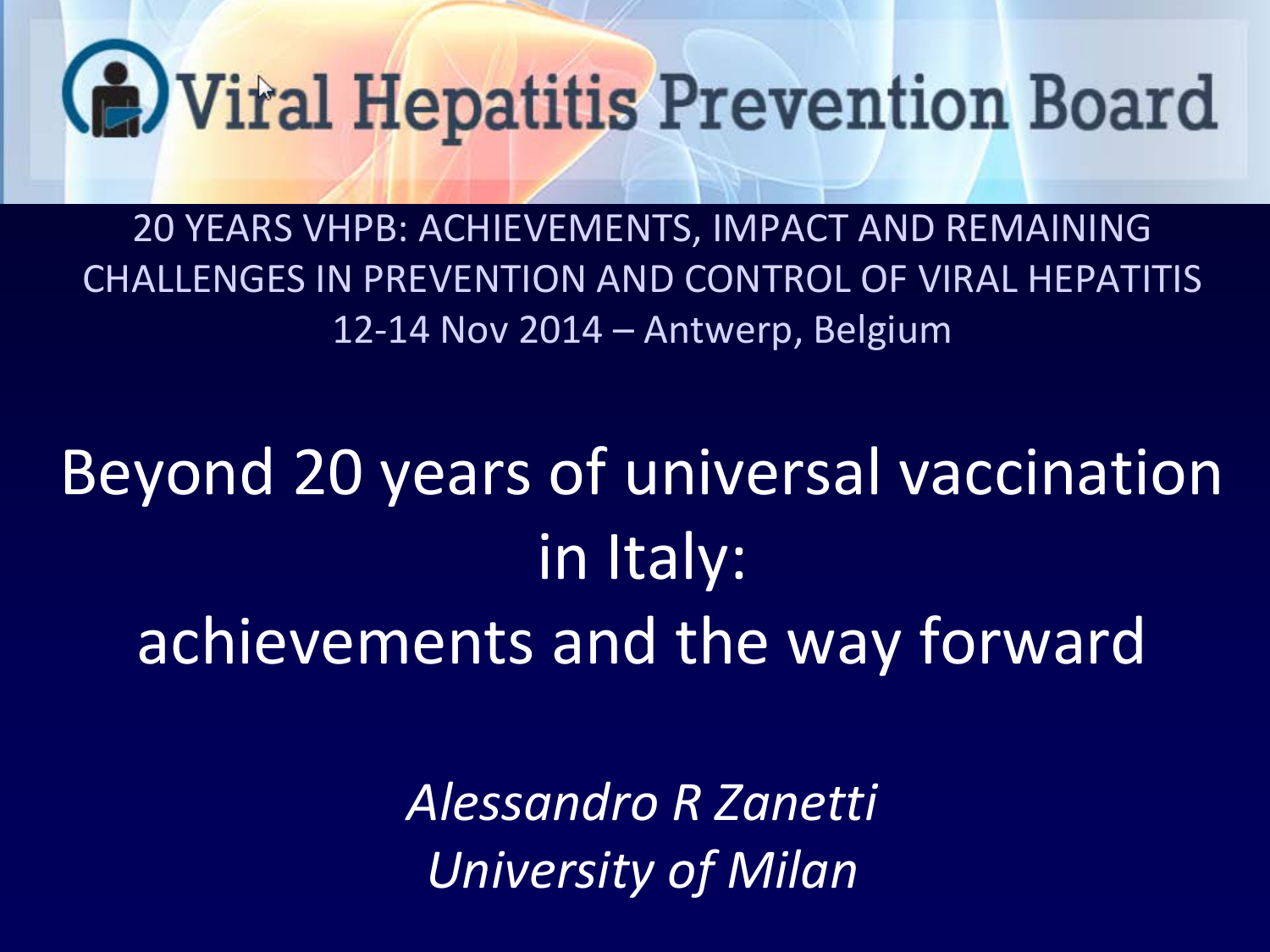### **Hepatitis B vaccination in Italy** *(policy)*



#### • Universal vaccination of infants and adolescents (restricted to the first 12 years of vaccination)

- Screening of pregnant women
- Vaccination of high risk groups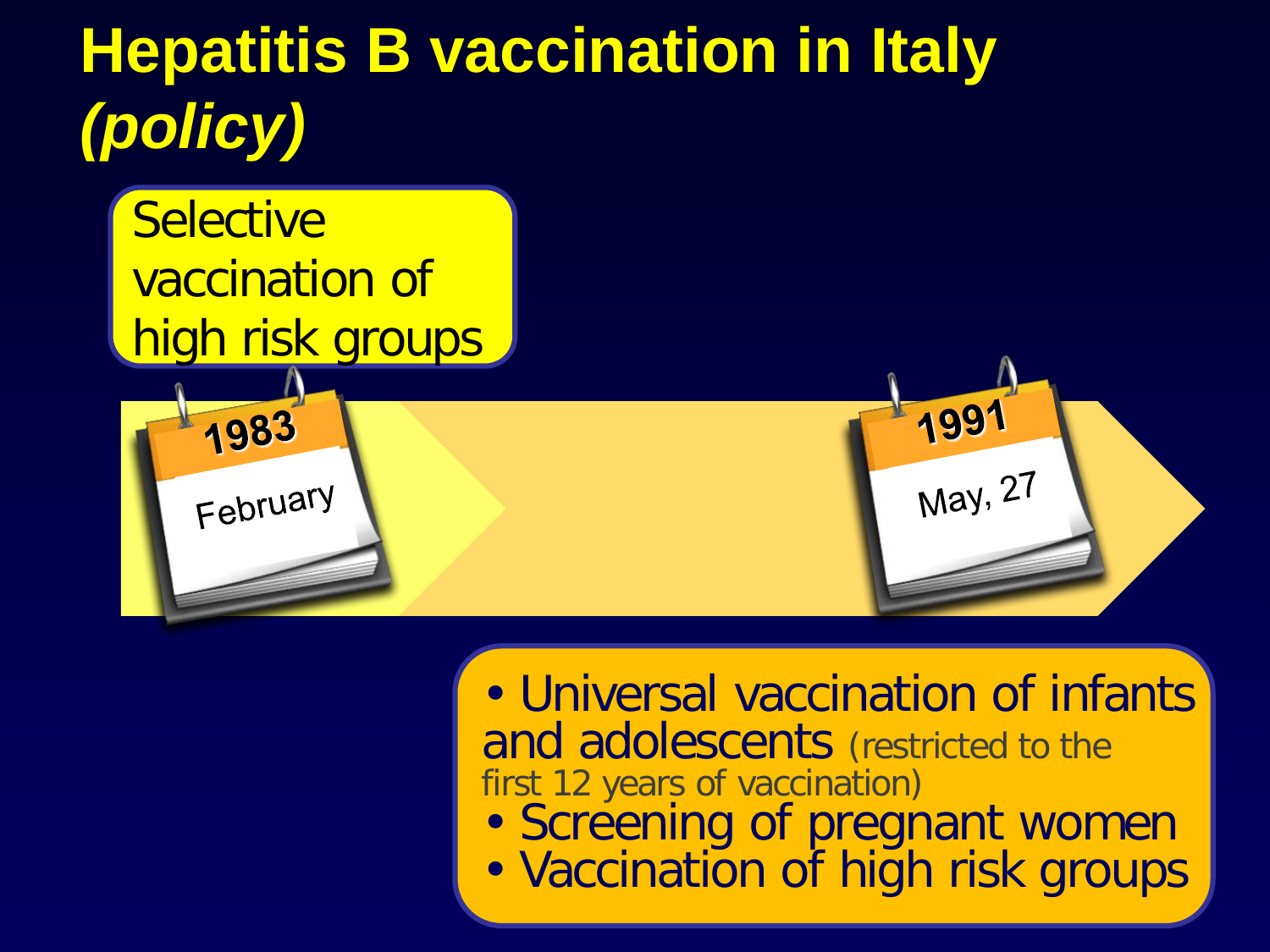# **HBV vaccination in Italy** *Current status*

Over 95% coverage rate Over 21 million individuals (< 34 years) vaccinated

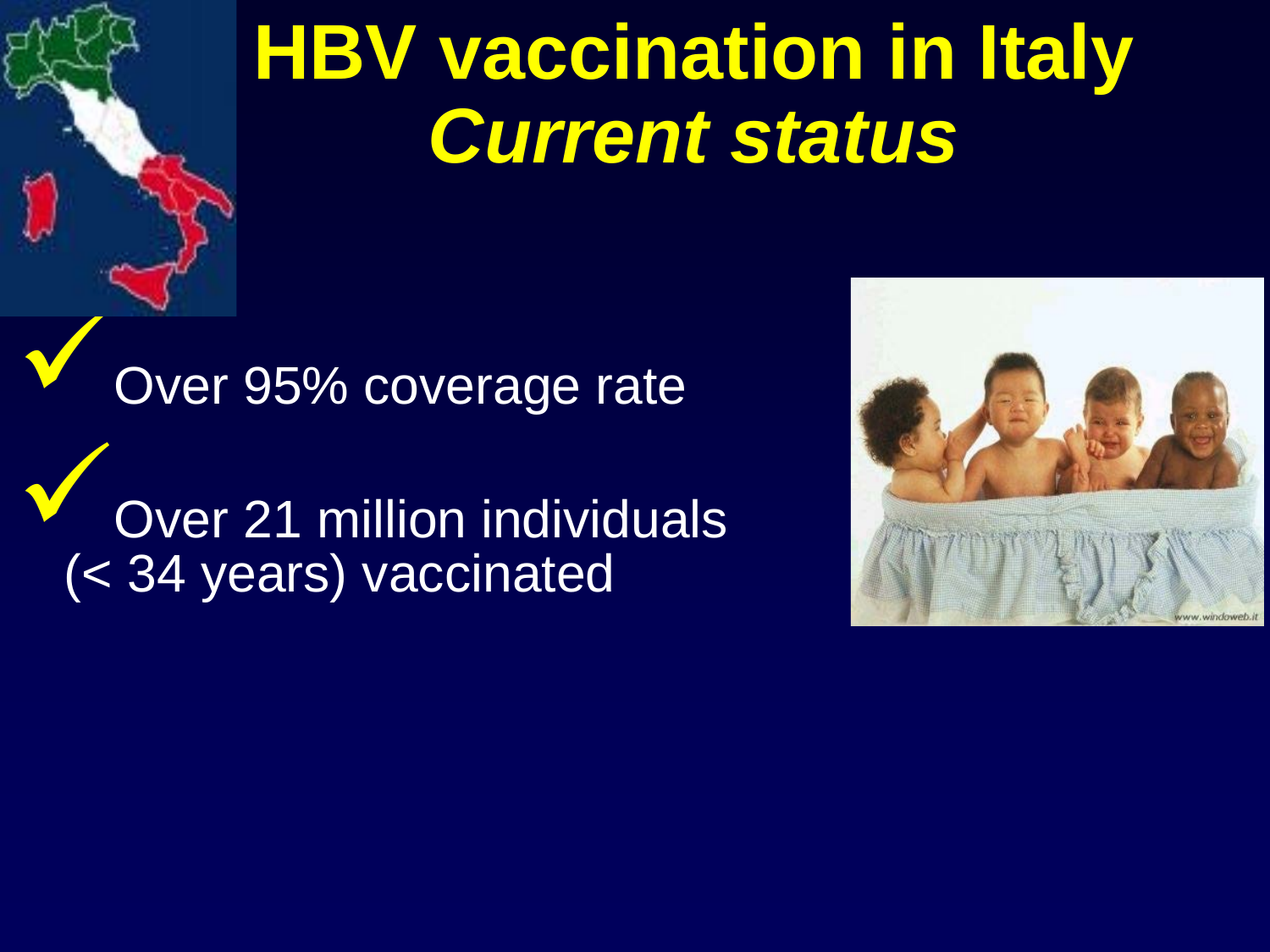### **Hepatitis B vaccination: safety & immunogenicity** Good safety profile and highly immunogenic.

- Seroprotection rates to anti-HBs close to 95-100 % in healthy vaccinees.
- Antibody declines over time, but immunological memory for HBsAg can outlast the antibody detection providing long-term protection.
- Vaccinees who lost Ab usually show a rapid and strong anamnestic response when boosted or exposed to HBV.

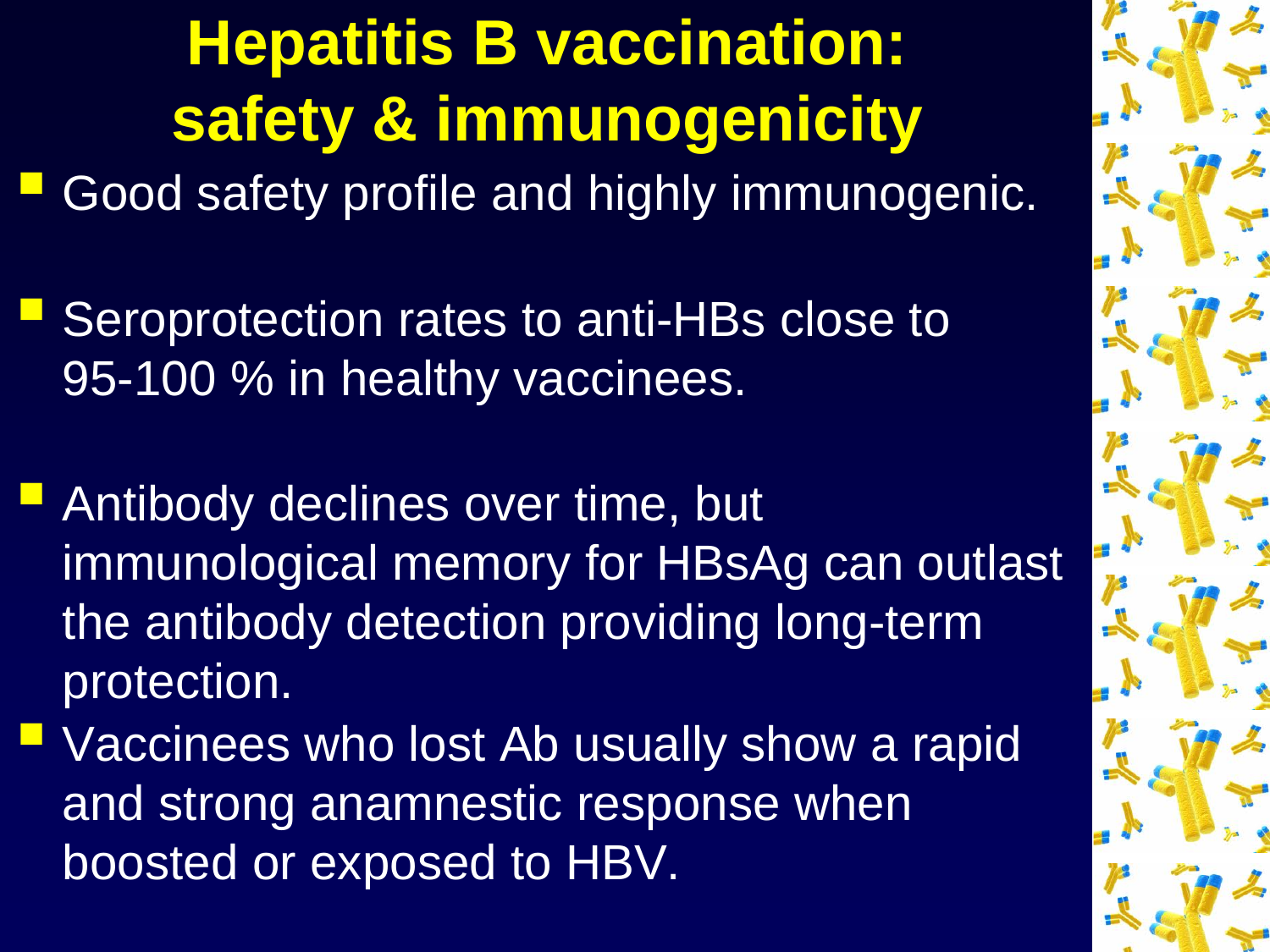## The issue of hexavalent vaccines

- 2000: two Hexavalent vaccines (Hexavac<sup>®</sup> and Infanrix Hexa®) licensed in  $EU$ • 2005: Hexavac suspended
- **10 million doses of Hexavac distributed globally** • ∼ 1.2 million children vaccinated in Italy with Hexavac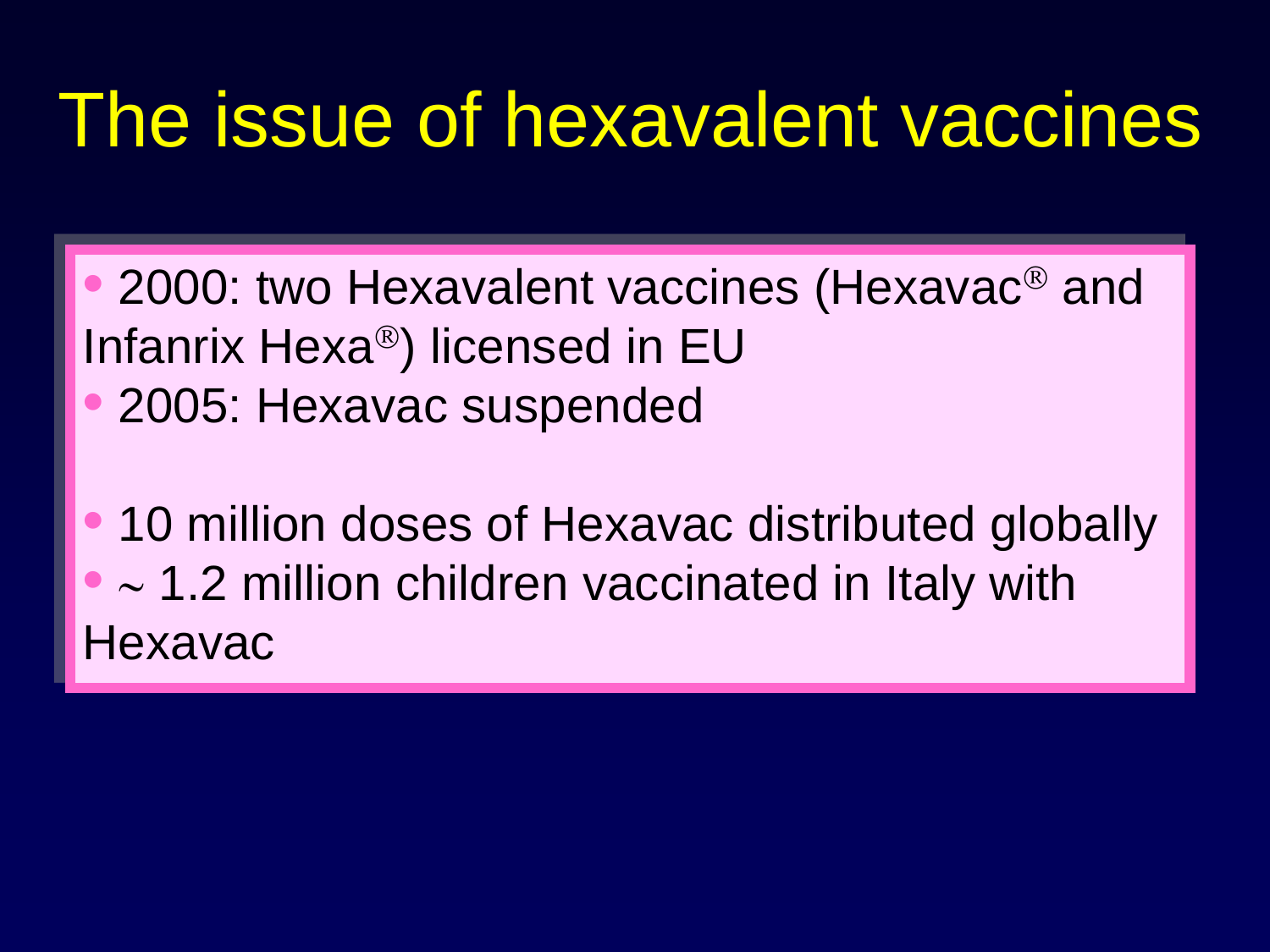#### **Concentration of anti-HBs in 1540 children primed with Hexavac or Infanrix Hexa, 5 years earlier**

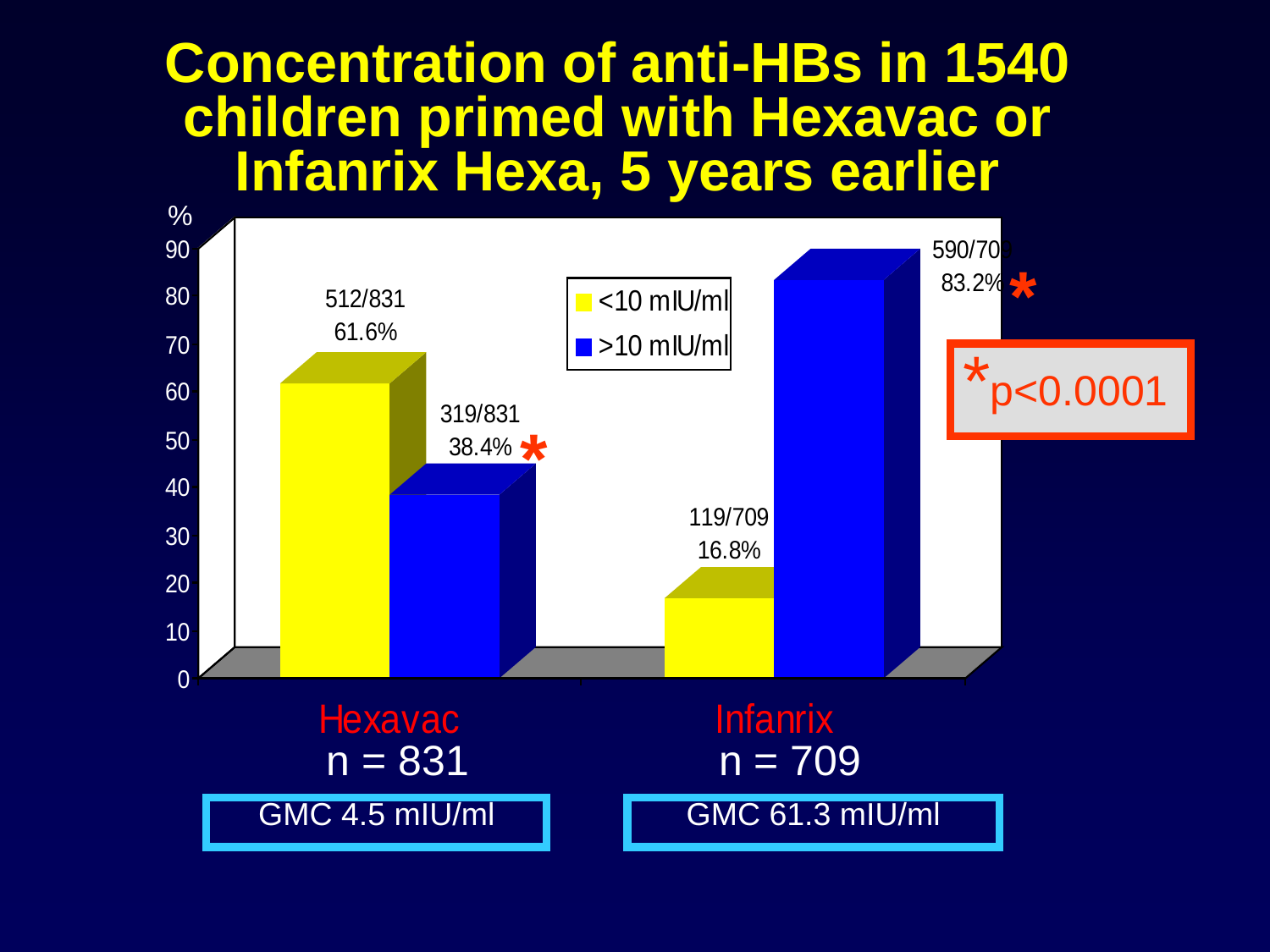### **Post-booster anti-HBs concentrations**

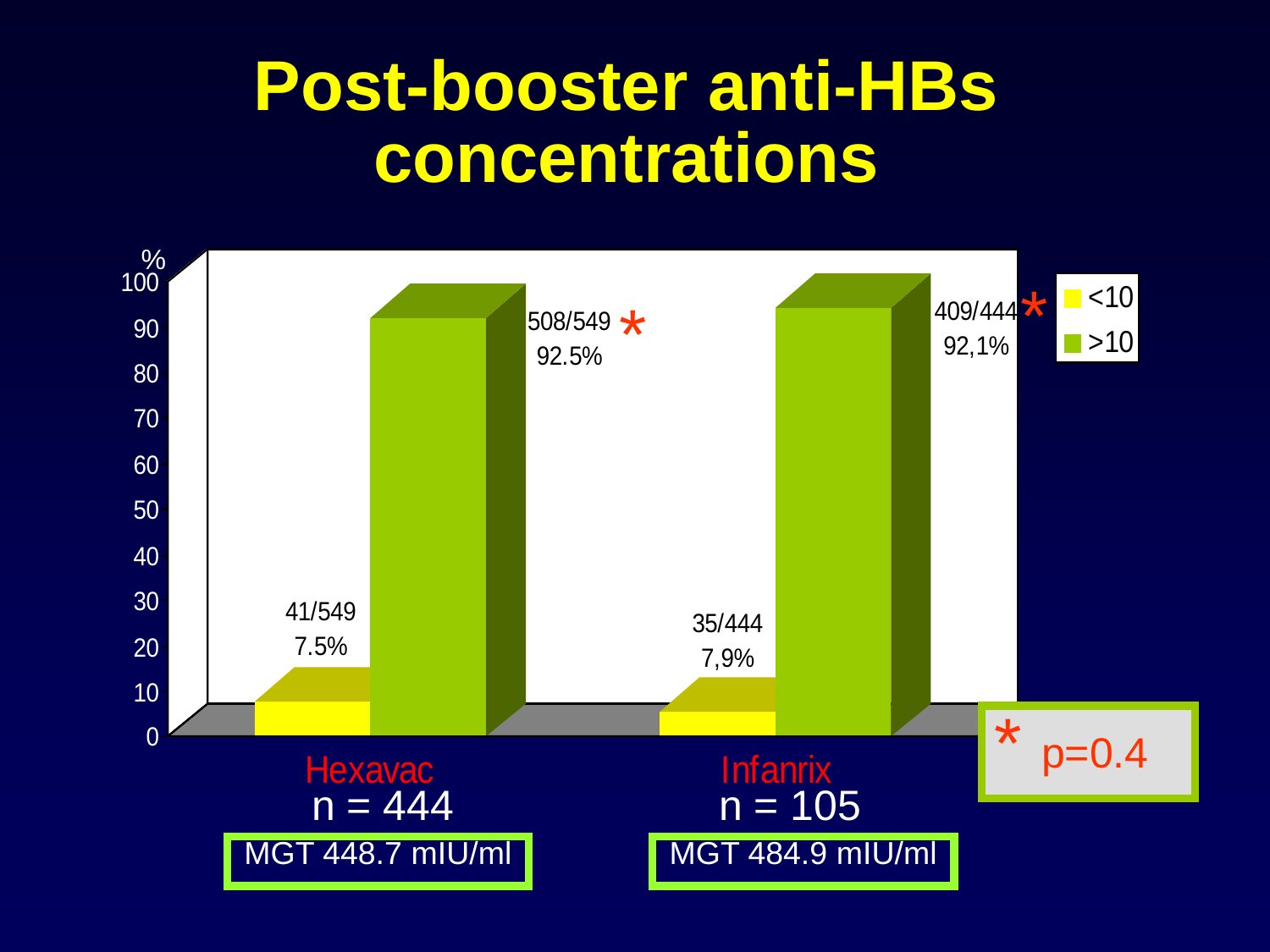

# **Conclusions**

**EXA No need for booster injections of vaccine** to sustain immunity in children vaccinated in infancy with hexavalent vaccines.

- **\*This observation was specific to the 5-year** checkpoint .
- **A** follow up study at 10 years distance from priming - is currently in progress.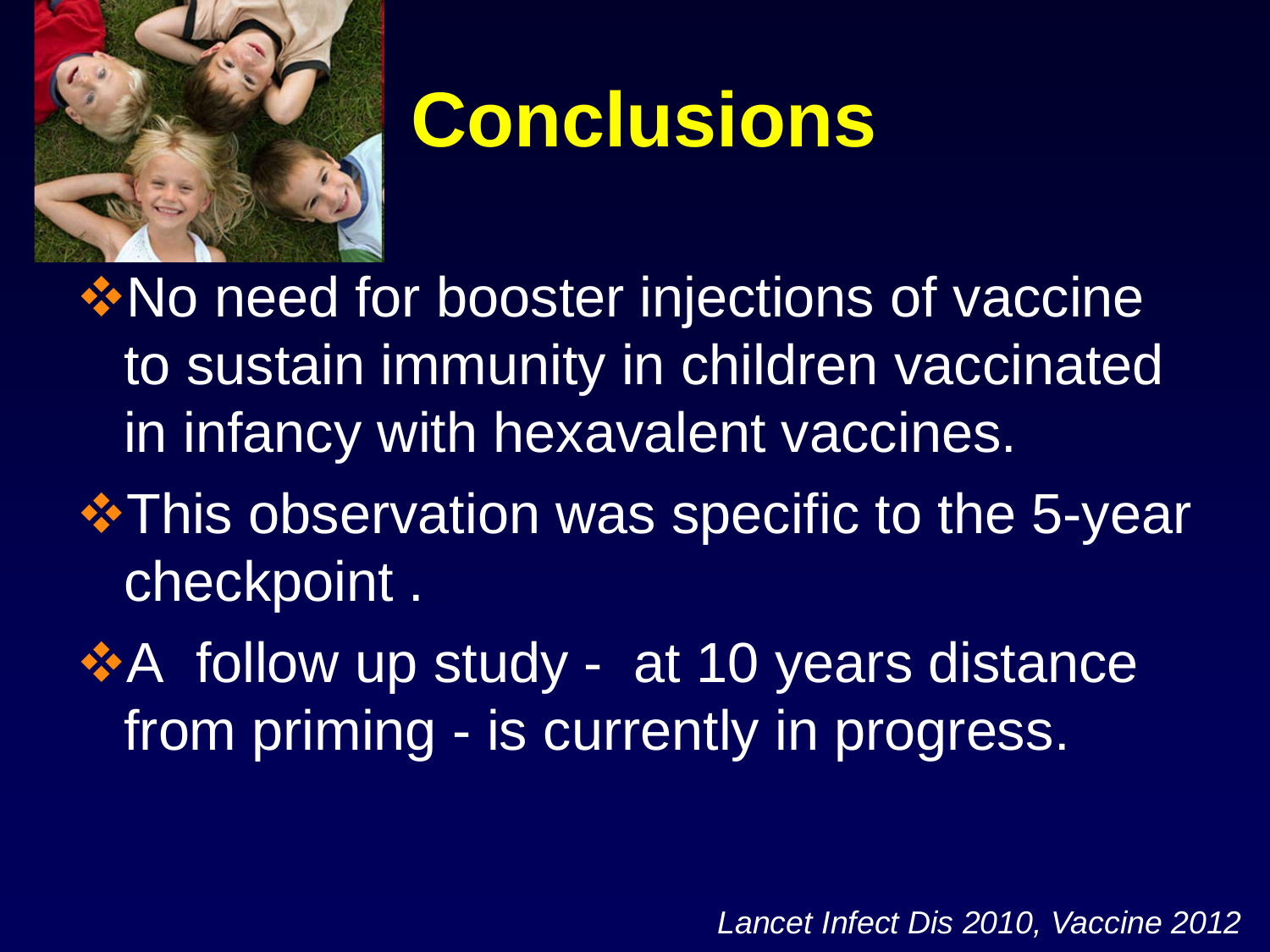#### Morbidity rate (x 10<sup>5</sup> inhabitants) of hepatitis B in Italy, according to age (1990-2013)



www.iss.it/seieva/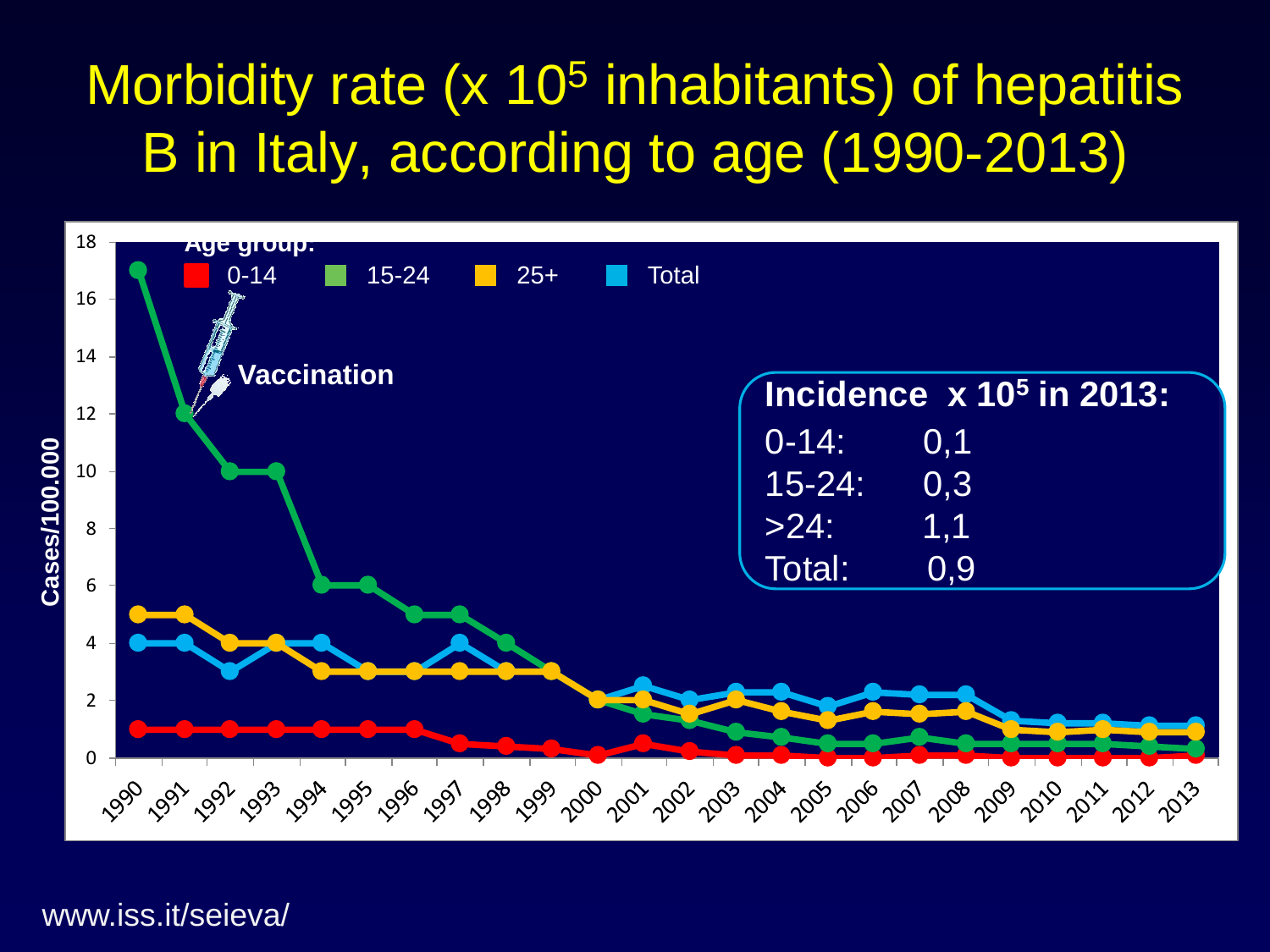#### **Impact of hepatitis B vaccination in a highly endemic area of southern Italy** (Afragola) *(Vaccine, 2007)*

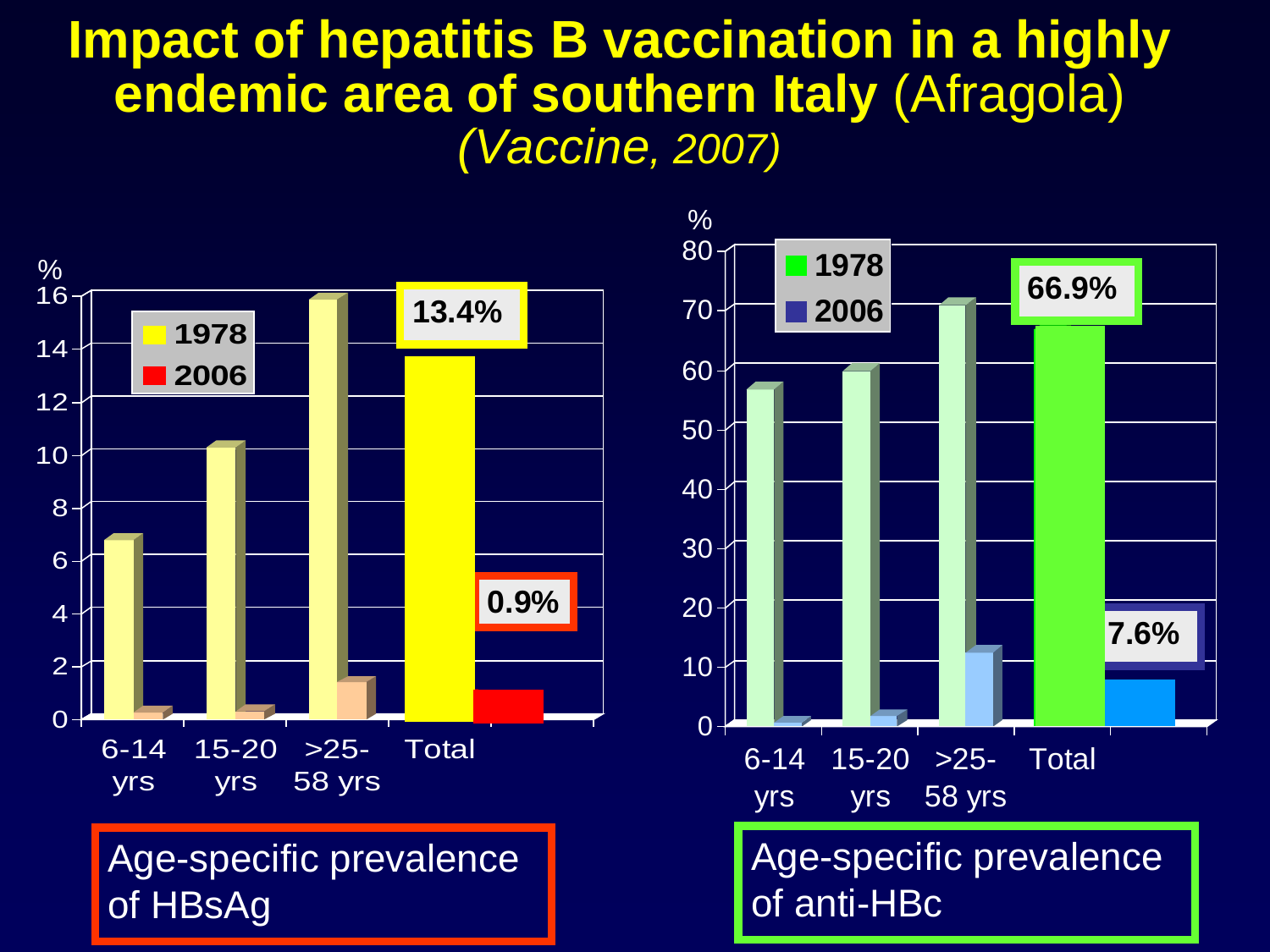### **Impact of HBV vaccination in Italy**

•A generation of children and young people is emerging with at present practically no markers of HBV infection.

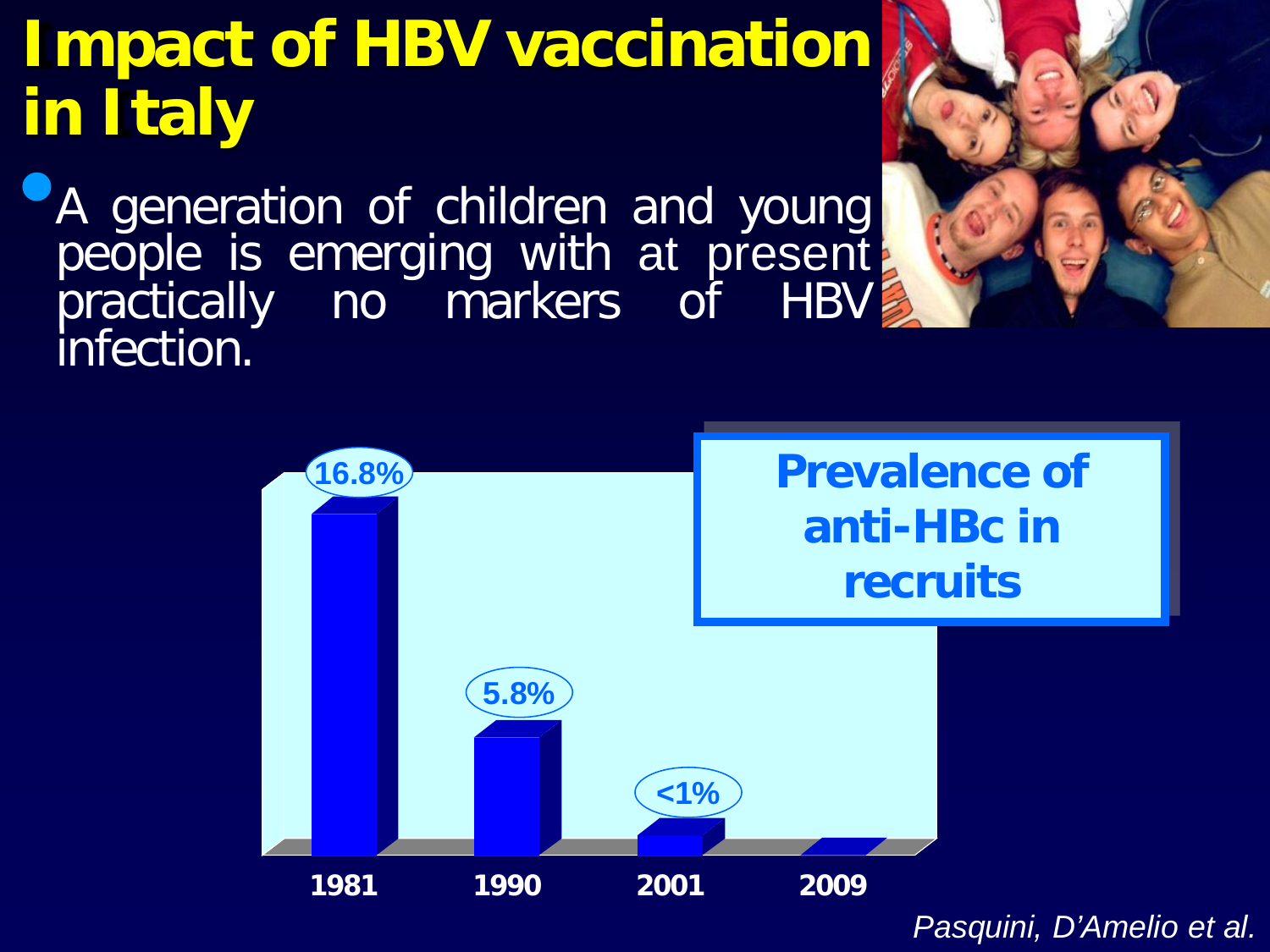#### **Incidence rates of acute hepatitis B and hepatitis Delta**  SEIEVA 1987-2010

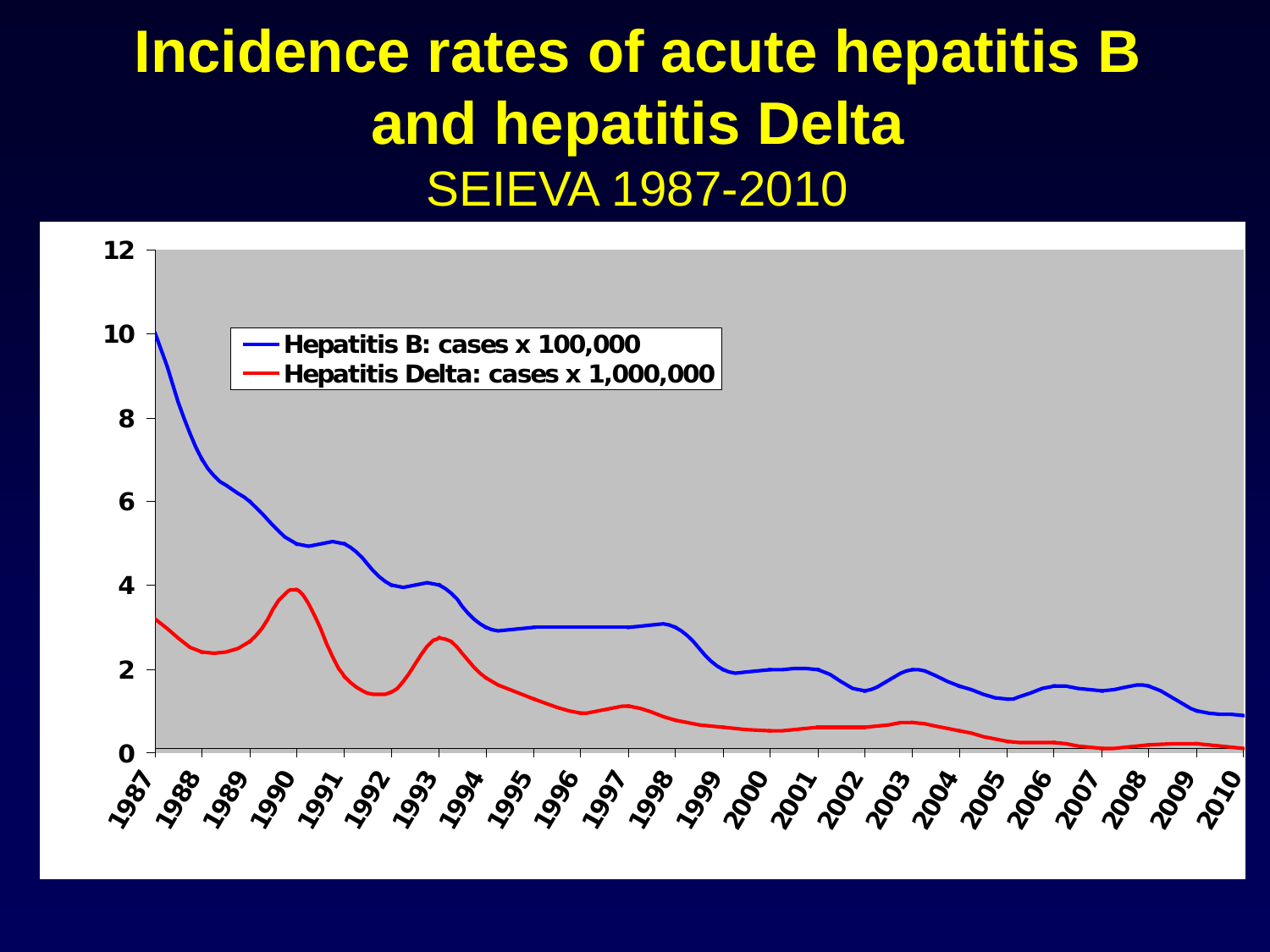Acute hepatitis B in vaccinated people in Italy (SEIEVA, 2001-2012)

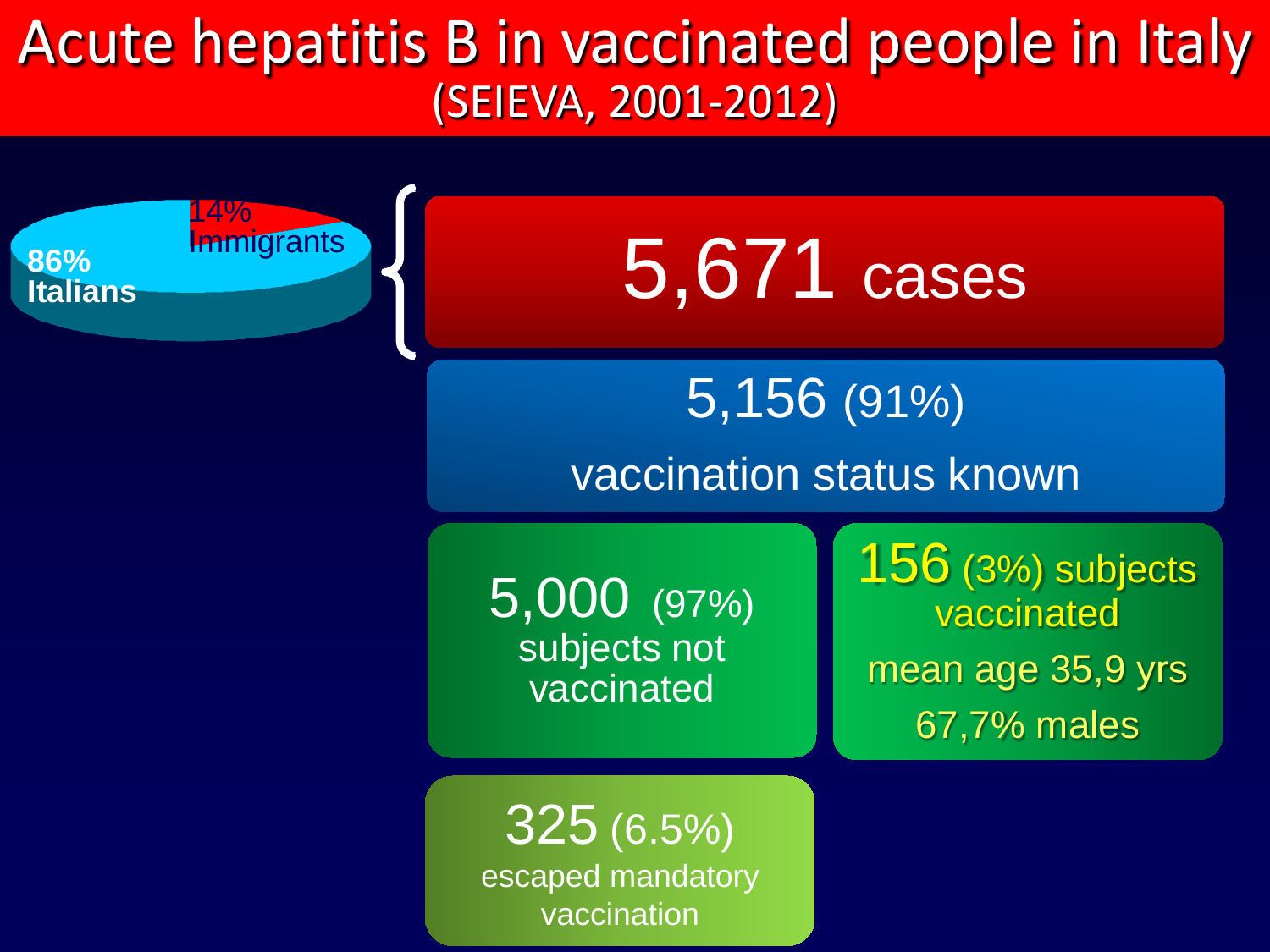#### Hepatitis B in vaccinated people in Italy (SEIEVA, 2001-2012)



In Italy, estimated 3-4 vaccination failures annually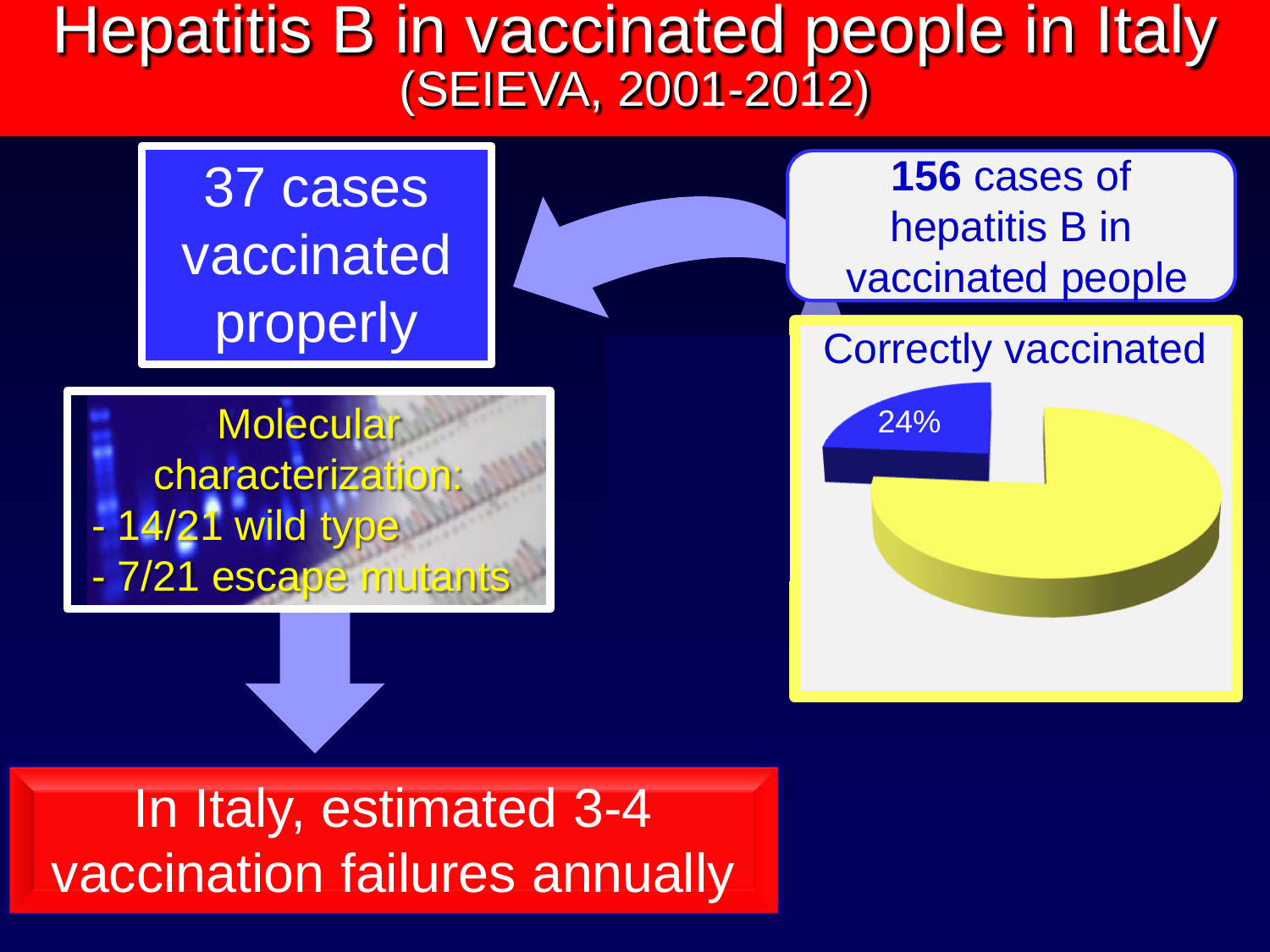### **Changing patterns of hepatitis B in Italy** *Conclusions*

Hepatitis B has progressively declined during the last 20 years as a result of:

V Social, behavioural, and demographic<br>changes.

**V** General improvements in the standards of living and hygiene.

Introduction of public health measures such as refinement in blood screening, use of universal precautions in medical settings and implementation of vaccination programmes.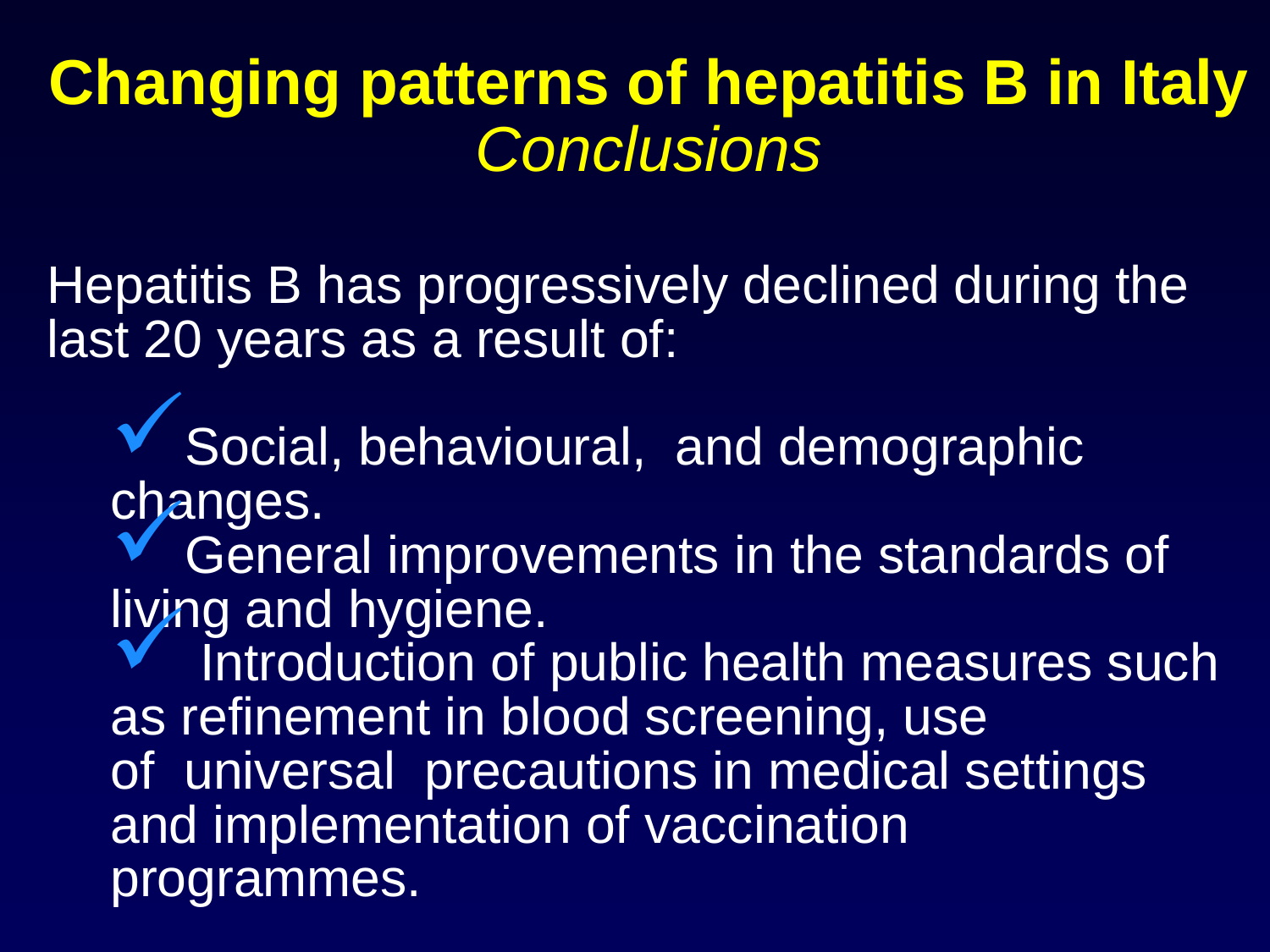# **HBV infections in vaccinees**

Cases of hepatitis B in vaccinated people are very rare and generally confined to those who did not complete schedule of vaccination properly.

**G145R**

107

Infections of vaccinated people with S-gene mutants (G145R) are rare and do not pose a public health threat.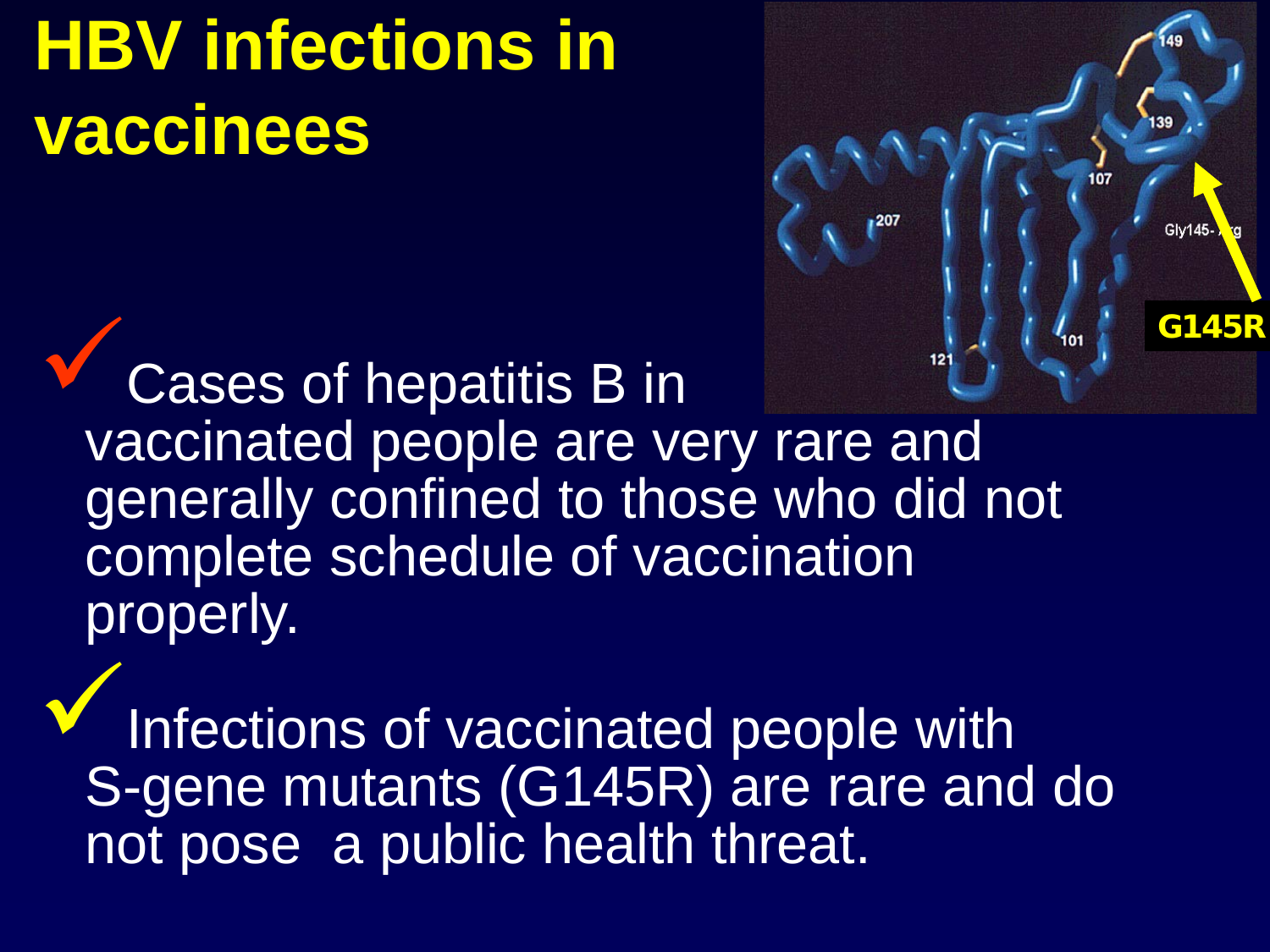

### **Italy**  versus **other countries**



Italy's programme of vaccination has resulted in substantial progress towards the prevention and control of hepatitis B.

Our findings compare well with data reported elsewhere (e.g. Taiwan, the Gambia, Alaska) where the impact of vaccination in terms of reduction in incidence, in carrier rate, and in HBV-related mortality has been impressive.